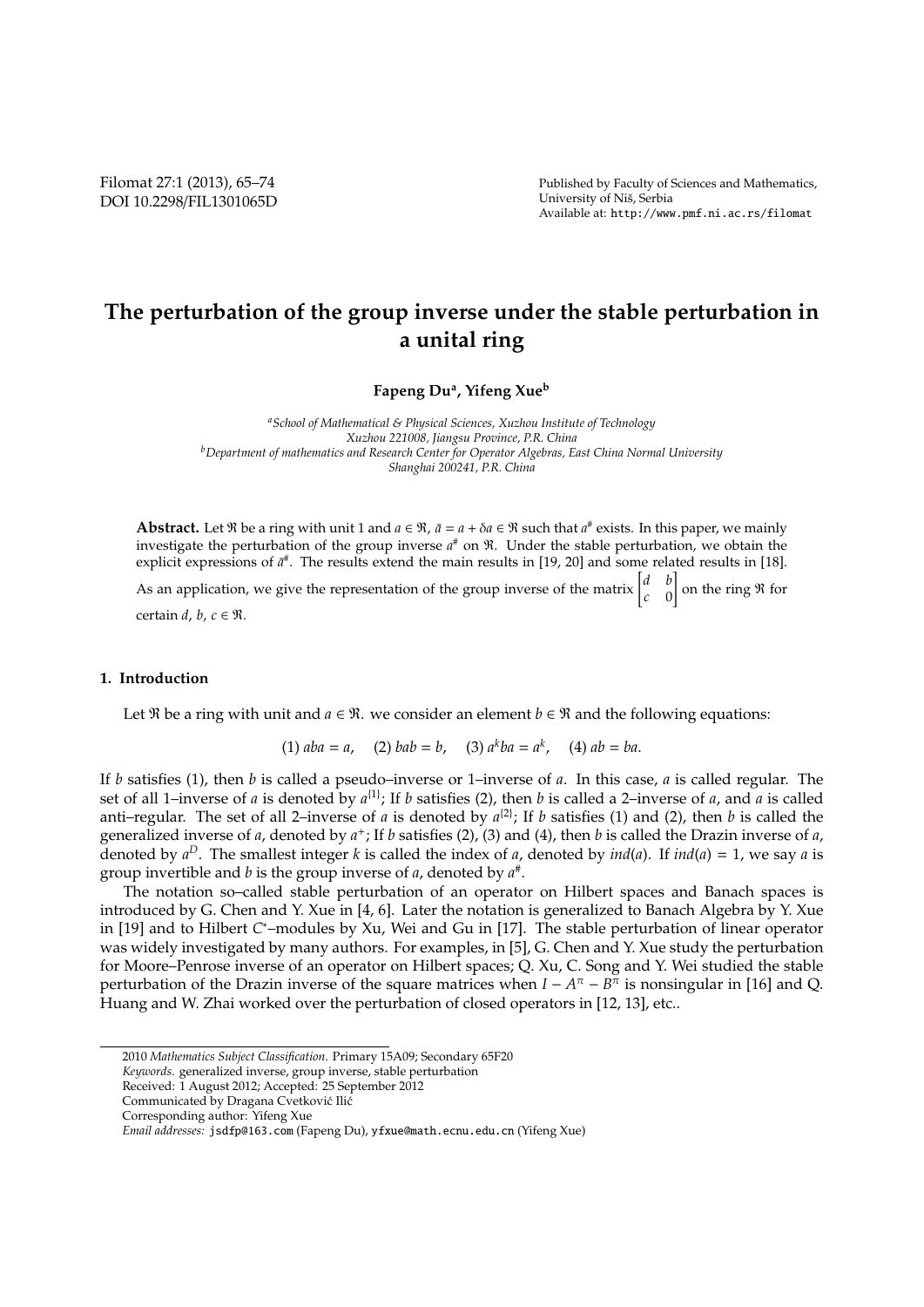The Drazin inverse has many applications in matrix theory, difference equations, differential equations and iterative methods. In 1979, Campbell and Meyer proposed an open problem: how to find an explicit expression for the Drazin inverse of the matrix  $\begin{bmatrix} A & B \\ C & D \end{bmatrix}$  in terms of its sub-block in [1]? The representation of the Drazin inverse of a triangular matrix  $\begin{bmatrix} A & B \\ 0 & D \end{bmatrix}$ 0 *D* ] has been given in [3, 9, 11]. In [8], Deng and Wei studied the Drazin inverse of the anti-triangular matrix  $\begin{bmatrix} A & B \\ C & 0 \end{bmatrix}$ *C* 0 ] and given its representation under some conditions. In this paper, we investigate the stable perturbation for the group inverse of an element in a ring. Assume that  $1 - a^{\pi} - \bar{a}^{\pi}$  is invertible, we present the expression of  $\bar{a}^{\#}$  and  $\bar{a}^D$ . This extends the related results in [18, 20]. As an applications, we study the representation for the group inverse of the anti–triangular matrix  $\begin{bmatrix} d & b \\ c & 0 \end{bmatrix}$ ] on the ring.

#### **2. Some Lemmas**

*c* 0

Throughout the paper,  $\Re$  is always a ring with the unit 1. In this section, we give some lemmas:

**Lemma 2.1.** Let a,  $b \in \Re$ . Then  $1 + ab$  is invertible if and only if  $1 + ba$  is invertible. In this case,  $(1 + ab)^{-1} =$ 1 − *a*(1 + *ba*) −1 *b and*

$$
(1+ab)^{-1}a = a(1+ba)^{-1}, \ b(1+ab)^{-1} = (1+ba)^{-1}b.
$$

**Lemma 2.2.** *Let a, b*  $\in \mathbb{R}$ *. If*  $1 + ab$  *is left invertible, then so is*  $1 + ba$ *.* 

*Proof.* Let  $c \in \Re$  such that  $c(1 + ab) = 1$ . Then

$$
1 + ba = 1 + bc(1 + ab)a = 1 + bca(1 + ba).
$$

Therefore,  $(1 - bca)(1 + ba) = 1$ .  $\Box$ 

**Lemma 2.3.** Let a be a nonzero element in  $\Re$  such that a<sup>+</sup> exists. If  $s = a^+a + aa^+ - 1$  is invertible in  $\Re$ , then  $a^*$  exists  $and a^{\#} = a^+s^{-1} + (1 - a^+a)s^{-1}a^+s^{-1}.$ 

*Proof.* According to [14] or [18, Theorem 4.5.9],  $a^{\#}$  exists. We now give the expression of  $a^{\#}$  as follows. Put  $p = a^+a$ ,  $q = aa^+$ . Then we have

$$
ps = pq = sq, \ qs = qp = sp, \ sa = a^+a^2. \tag{2.1}
$$

Set  $y = a^+ s^{-1}$ . Then by (2.1),

$$
yp = a^{+}s^{-1}a^{+}a = a^{+}aa^{+}s^{-1} = y = py,
$$
  
\n
$$
pay = a^{+}aaa^{+}s^{-1} = pqs^{-1} = p,
$$
  
\n
$$
ypa = a^{+}s^{-1}a^{+}aa = a^{+}a = p.
$$

Put  $a_1 = pap = pa$ ,  $a_2 = (1 - p)ap = (1 - p)a$ . Then  $a = a_1 + a_2$  and it is easy to check that  $a^{\#} = y + a_2y^2$ . Using  $(2.1)$ , we can get that  $a^{\#} = a^+s^{-1} + (1 - a^+a)a(a^+s^{-1})^2 = a^+s^{-1} + (1 - a^+a)s^{-1}a^+s^{-1}$ .

Let  $M_2(\mathfrak{R})$  denote the matrix ring of all  $2 \times 2$  matrices over  $\mathfrak{R}$  and let  $1_2$  denote the unit of  $M_2(\mathfrak{R})$ .

**Corollary 2.4.** Let b,  $c \in \Re$  have group inverse b<sup>#</sup> and  $c$ <sup>#</sup> respectively. Assume that  $k = b$ <sup>#</sup>b +  $c$ <sup>#</sup>c − 1 is invertible in  $\Re$ *. Then*  $\begin{bmatrix} 0 & b \\ c & 0 \end{bmatrix}$ *c* 0  $\int_{-\infty}^{\pi} e$ xists with  $\begin{bmatrix} 0 & b \\ c & 0 \end{bmatrix}$ *c* 0 ]# =  $\int_0^{\infty} 0 \, k^{-1} c^* k^{-1}$  $k^{-1}b^{\#}k^{-1}$  0 ] . *In particular, when*  $b^{\#}b c^{\#}c = b^{\#}b$  and  $c^{\#}c b^{\#}b = c^{\#}c$ ,  $\begin{bmatrix} 0 & b \\ c & 0 \end{bmatrix}$ *c* 0  $\mathcal{I}^\#$ =  $\begin{bmatrix} 0 & b^{\#}bc^{\#} \end{bmatrix}$  $c^{\#}cb^{\#}$  0 ] *.*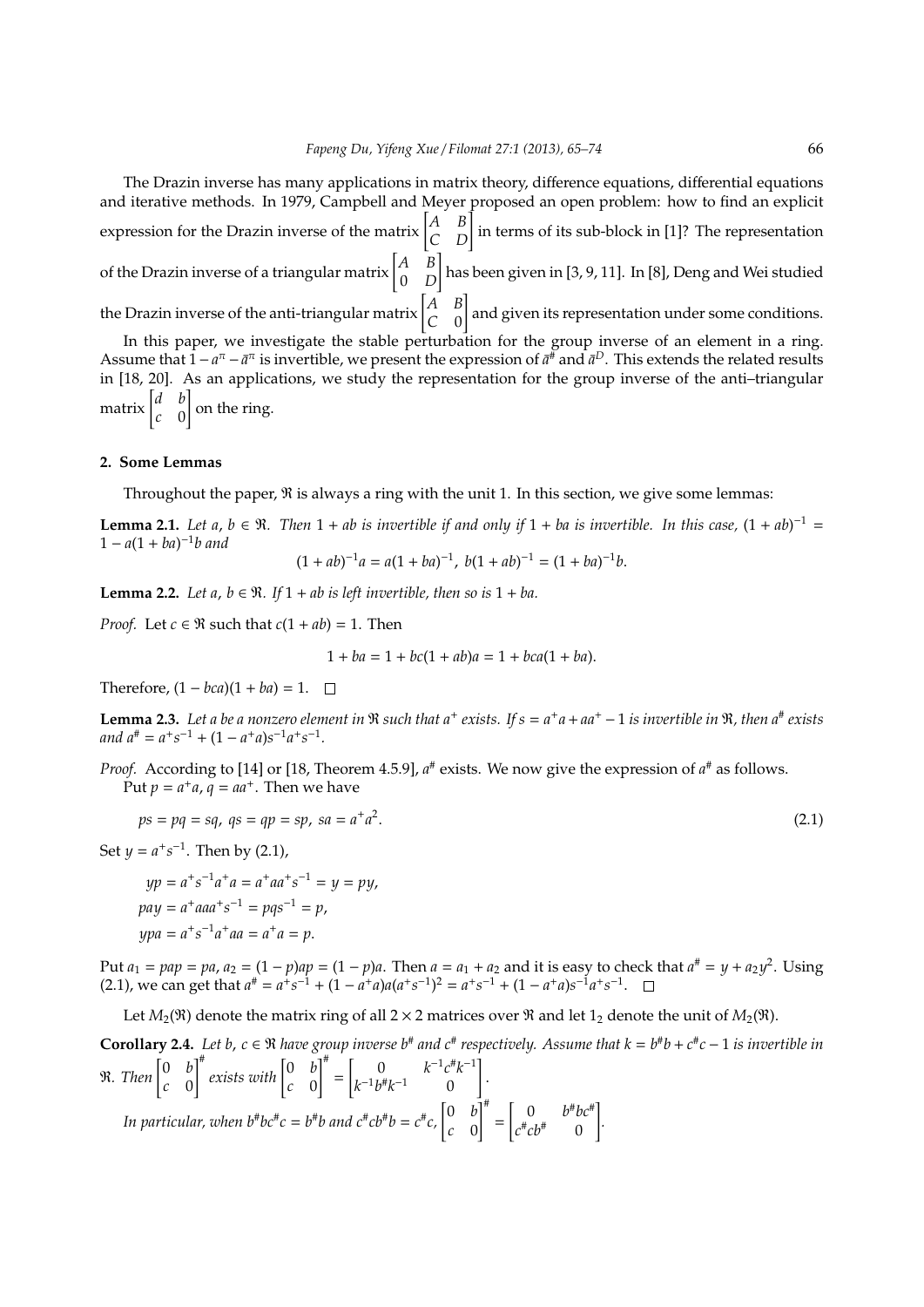*Proof.* Set 
$$
a = \begin{bmatrix} 0 & b \ c & 0 \end{bmatrix}
$$
. Then  $a^+ = \begin{bmatrix} 0 & c^{\#} \\ b^{\#} & 0 \end{bmatrix}$  and  

$$
a^+a + aa^+ - 1_2 = \begin{bmatrix} b^{\#}b + c^{\#}c - 1 & 0 \\ 0 & b^{\#}b + c^{\#}c - 1 \end{bmatrix} = \begin{bmatrix} k \\ k \end{bmatrix}
$$

is invertible in  $M_2(\mathfrak{R})$ . Noting that  $bb^{\#}k^{-1} = k^{-1}cc^{\#}$ . Thus, by Lemma 2.3,

$$
a^{\#} = a^{+} \begin{bmatrix} k^{-1} \\ k^{-1} \end{bmatrix} + (1_{2} - a^{+}a) \begin{bmatrix} k^{-1} \\ k^{-1} \end{bmatrix} a^{+} \begin{bmatrix} k^{-1} \\ k^{-1} \end{bmatrix}
$$

$$
= \begin{bmatrix} 0 & c^{\#}k^{-1} + (1 - c^{\#}c)k^{-1}c^{\#}k^{-1} \\ k^{-1}b^{+}k^{-1} & 0 \end{bmatrix}
$$

$$
= \begin{bmatrix} 0 & k^{-1}c^{\#}k^{-1} \\ k^{-1}b^{\#}k^{-1} & 0 \end{bmatrix}.
$$

 $\mathsf{When} \, b^{\#}b c^{\#}c = b^{\#}b \text{ and } c^{\#}cb^{\#}b = c^{\#}c, k^{-1} = k. \text{ In this case, } \begin{bmatrix} 0 & b \\ c & 0 \end{bmatrix}$ *c* 0 ]# =  $\begin{bmatrix} 0 & b^{\#}bc^{\#} \end{bmatrix}$  $c^{\#}cb^{\#}$  0 ] .

**Lemma 2.5.** Let a,  $b \in \mathbb{R}$  and p be a non–trivial idempotent element in  $\mathbb{R}$ , i.e.,  $p \neq 0, 1$ . Put  $x = pap + pb(1 - p)$ .

- (1) If pap is group invertible and  $(pap)(pap)^*b(1-p) = pb(1-p)$ , then x is group invertible too and  $x^* =$  $(pap)^{\#} + [(pap)^{\#}]^2 pb(1-p).$
- (2) *If x is group invertible, then so is the pap.*

*Proof.* (1) It is easy to check that  $p(pap)^* = (pap)^*p = (pap)^*$ . Put  $y = (pap)^* + [(pap)^*]^2pb(1-p)$ . Then  $xyx = x$ ,  $yxy = y$  and  $xy = yx$ , i.e.,  $y = x^*$ .

(2) Set  $y_1 = px^{\#}p$ ,  $y_2 = px^{\#}(1-p)$ ,  $y_3 = (1-p)x^{\#}p$  and  $y_4 = (1-p)x^{\#}(1-p)$ . Then  $x^{\#} = y_1 + y_2 + y_3 + y_4$ . From  $xx^{\#}x = x$ ,  $x^{\#}xx^{\#} = x^{\#}$  and  $xx^{\#} = x^{\#}x$ , we can obtain that  $y_3 = y_4 = 0$  and

$$
(pxp)y_1(pxp) = pxp, \quad y_1(pxp)y_1 = y_1, \quad y_1(pxp) = (pxp)y_1,
$$

that is,  $(pxp)^{\#} = y_1$ .

At the end of this section, we will introduce the notation of stable perturbation of an element in a ring. Let  $\mathcal A$  be a unital Banach algebra and  $a \in \mathcal A$  such that  $a^+$  exists. Let  $\bar a = a + \delta a \in \mathcal A$ . Recall from [19] that  $\bar{a}$  is a stable perturbation of *a* if  $\bar{a}A \cap (1 - aa^+)A = \{0\}$ . This notation can be easily extended to the case of ring as follows.

**Definition 2.6.** Let  $a \in \Re$  such that  $a^+$  exists and let  $\bar{a} = a + \delta a \in R$ . We say  $\bar{a}$  is a stable perturbation of a if  $\bar{a}\Re \cap (1 - aa^+) \Re = \{0\}.$ 

Using the same methods as appeared in the proofs of [19, Proposition 2.2] and [18, Theorem 2.4.7], we can obtain:

**Proposition 2.7.** Let  $a \in \Re$  and  $\bar{a} = a + \delta a \in \Re$  such that  $a^+$  exists and  $1 + a^+ \delta a$  is invertible in  $\Re$ . Then the following *statements are equivalent:*

(1)  $\bar{a}^+$  exists and  $\bar{a}^+ = (1 + a^+ \delta a)^{-1} a^+$ .

- (2)  $\bar{a}$ R ∩ (1 −  $aa^+$ )R = {0} ( *that is,*  $\bar{a}$  *is a stable perturbation if a*).
- (3)  $\bar{a}(1 + a^+\delta a)^{-1}(1 a^+a) = 0.$
- $(4)$   $(1 aa^+) (1 + \delta aa^+) ^{-1} \bar{a} = 0.$
- (5)  $(1 aa^+) \delta a (1 a^+ a) = (1 aa^+) \delta a (1 + a^+ \delta a)^{-1} a^+ \delta a (1 a^+ a)$ .
- (6)  $\Re \bar{a} \cap \Re(1 a^+a) = \{0\}.$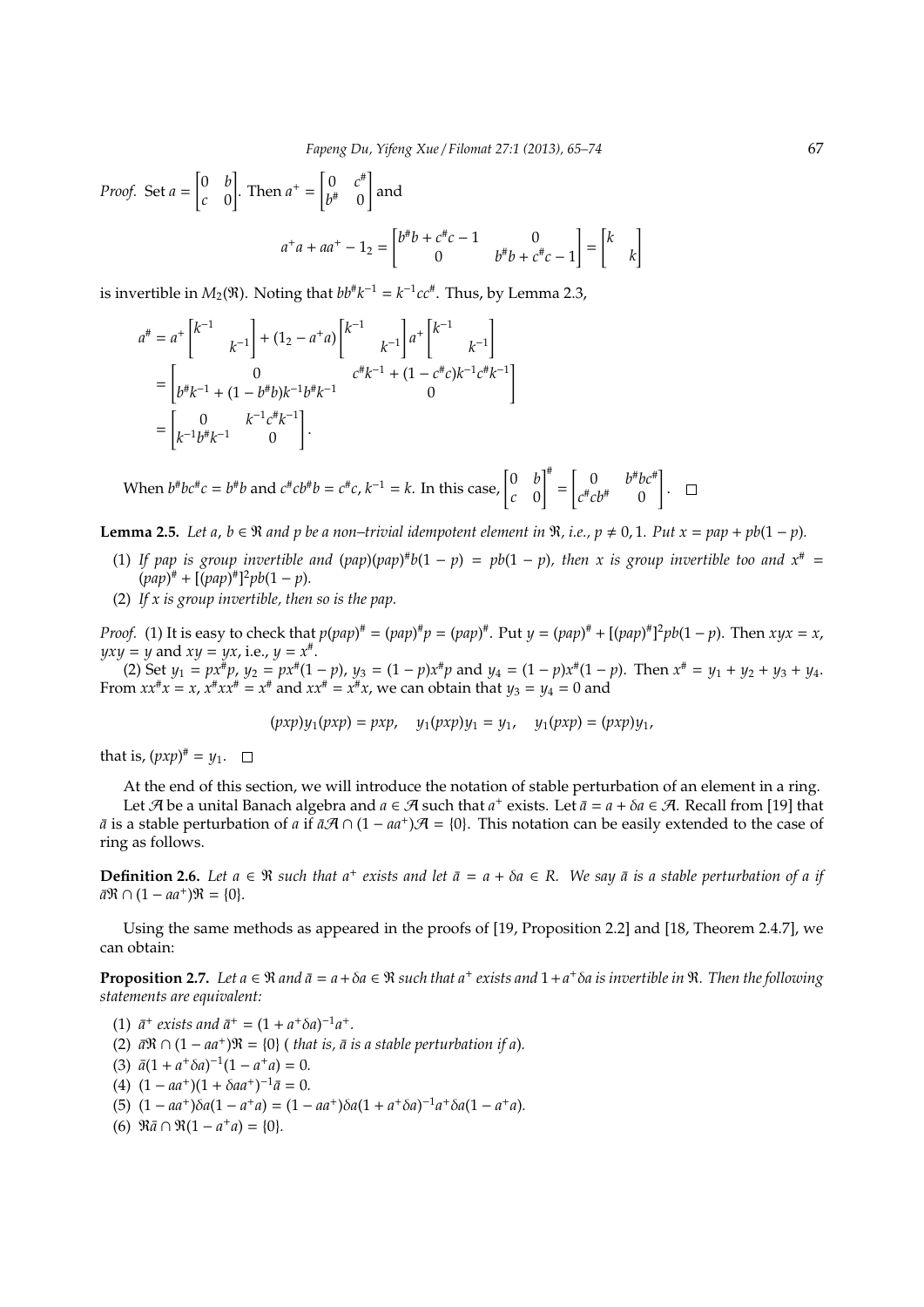## **3. Main results**

In this section, we investigate the stable perturbation for group inverse and Drazin inverse of an element *a* in R.

Let  $a \in \mathfrak{R}$  and  $\bar{a} = a + \delta a \in \mathfrak{R}$  such that  $a^{\#}$  exists and  $1 + a^{\#}\delta a$  is invertible in  $\mathfrak{R}$ . Put  $a^{\pi} = (1 - a^{\#}a)$ ,  $\Phi(a) = 1 + \delta a a^{\pi} \delta a [(1 + a^{\pi} \delta a)^{-1} a^{\pi}]^2$  and  $B = \Phi(a)(1 + \delta a a^{\pi})$ ,  $C(a) = a^{\pi} \delta a (1 + a^{\pi} \delta a)^{-1} a^{\pi}$ . These symbols will be used frequently in this section.

**Lemma 3.1.** Let  $a \in \mathbb{R}$  and  $\bar{a} = a + \delta a \in \mathbb{R}$  such that  $a^*$  exists and  $1 + a^* \delta a$  is invertible in  $\mathbb{R}$ . Suppose that  $\Phi(a)$  is *invertible, then*  $(Ba)^{\#} = Baa^{\#}B^{-1}a^{\#}B^{-1}$ .

*Proof.* Put *P* =  $aa^{\#}$ . Noting that  $\Phi(a)(1 - P) = 1 - P$ , we have  $P\Phi(a)P = P\Phi(a)$ ,  $\Phi^{-1}(a)(1 - P) = (1 - P)$  and  $PBP = PB$ ,  $B^{-1}(1 - P) = (1 + \delta aa^{\#})^{-1}(1 - P)$ ,  $a^{\#}B^{-1}(1 - P) = 0$ , i.e.,  $a^{\#}B^{-1} = a^{\#}B^{-1}P$ . Thus,  $BPB^{-1}Ba = Ba$  and

$$
(Ba)(Baa^{\#}B^{-1}a^{\#}B^{-1}) = BPB^{-1} = (Baa^{\#}B^{-1}a^{\#}B^{-1})(Ba),
$$
  

$$
(Baa^{\#}B^{-1}a^{\#}B^{-1})(BPB^{-1}) = Baa^{\#}B^{-1}a^{\#}B^{-1}.
$$

These indicate  $(Ba)^{\#} = Baa^{\#}B^{-1}a^{\#}B^{-1}$ .

**Theorem 3.2.** Let  $a \in \Re$  such that  $a^{\#}$  exists. Let  $\bar{a} = a + \delta a \in \Re$  with  $1 + a^{\#} \delta a$  invertible in  $\Re$ . Suppose that  $\Phi(a)$  is *invertible and*  $\bar{a}$ *R*  $\cap$  (1 –  $aa^{\#}$ ) $R = \{0\}$ *. Put D*( $a$ ) = (1 +  $a^{\#}\delta a$ )<sup>-1</sup> $a^{\#}\Phi^{-1}(a)$ *. Then*  $\bar{a}^{\#}$  exists with

 $\bar{a}^{\#} = (1 + C(a))(D(a) + D^2(a)\delta a a^{\pi})(1 - C(a)).$ 

*Proof.* Put *P* =  $aa^{\#}$ . By Proposition 2.7 (3), we have  $a^{\pi}(1 + \delta aa^{\#})^{-1}\bar{a} = 0$  and

$$
P\bar{a}(1+a^{\#}\delta a)^{-1} = a(aa^{\#}+a^{\#}\delta a)(1+a^{\#}\delta a)^{-1} = a(1+a^{\#}\delta a - a^{\pi})(1+a^{\#}\delta a)^{-1} = a.
$$

Thus, we have

$$
(1 - C(a))\bar{a}(1 + C(a))
$$
  
\n=  $[P + a^{\pi}(1 + \delta a a^{\#})^{-1}]\bar{a}[1 + a^{\pi}\delta a(1 + a^{\#}\delta a)^{-1}a^{\#}]$   
\n=  $P\bar{a}[1 + a^{\pi}\delta a(1 + a^{\#}\delta a)^{-1}a^{\#}]$   
\n=  $P\bar{a} + P\bar{a}a^{\pi}\delta a(1 + a^{\#}\delta a)^{-1}a^{\#}$   
\n=  $P\bar{a} + P\delta a a^{\pi}\delta a(1 + a^{\#}\delta a)^{-1}a^{\#}$   
\n=  $P\delta a + P[a + \delta a a^{\pi}\delta a(1 + a^{\#}\delta a)^{-1}a^{\#}]$   
\n=  $P\delta a(1 - P) + P\delta a P + P[a + \delta a a^{\pi}\delta a(1 + a^{\#}\delta a)^{-1}a^{\#}]P$   
\n=  $P\delta a(1 - P) + P[\bar{a} + \delta a a^{\pi}\delta a(1 + a^{\#}\delta a)^{-1}a^{\#}]P$   
\n=  $P\delta a(1 - P) + P[\bar{a} + \delta a a^{\pi}\delta a(1 + a^{\#}\delta a)^{-1}a^{\#}]P$   
\n=  $P\delta a(1 - P) + P[\bar{a}(1 + a^{\#}\delta a)^{-1} + \delta a a^{\pi}\delta a(1 + a^{\#}\delta a)^{-1}a^{\#}(1 + a^{\#}\delta a)^{-1}](1 + a^{\#}\delta a)P$   
\n=  $P\delta a(1 - P) + P[a + \delta a a^{\pi}\delta a(1 + a^{\#}\delta a)^{-1}a^{\#}(1 + a^{\#}\delta a)^{-1}a^{\#}(1 + \delta a a^{\#})a$   
\n=  $P\delta a(1 - P) + P[a + \delta a a^{\pi}\delta a(1 + a^{\#}\delta a)^{-1}a^{\#}(1 + a^{\#}\delta a)^{-1}a^{\#}(1 + \delta a a^{\#})a$   
\n=  $P\delta a(1 - P) + P[a + \delta a a^{\pi}\delta a(1 + a^{\#}\delta a)^{-1}a^{\#}(1 + a^{\#}\delta a)^{-1}a^{\#}(1 + \delta a a^{\$ 

By Lemma 3.1, we have

$$
P(Ba)^{\#}P = PBaa^{\#}B^{-1}a^{\#}B^{-1}P = PBPB^{-1}a^{\#}B^{-1}P = a^{\#}B^{-1} = P(Ba)^{\#}
$$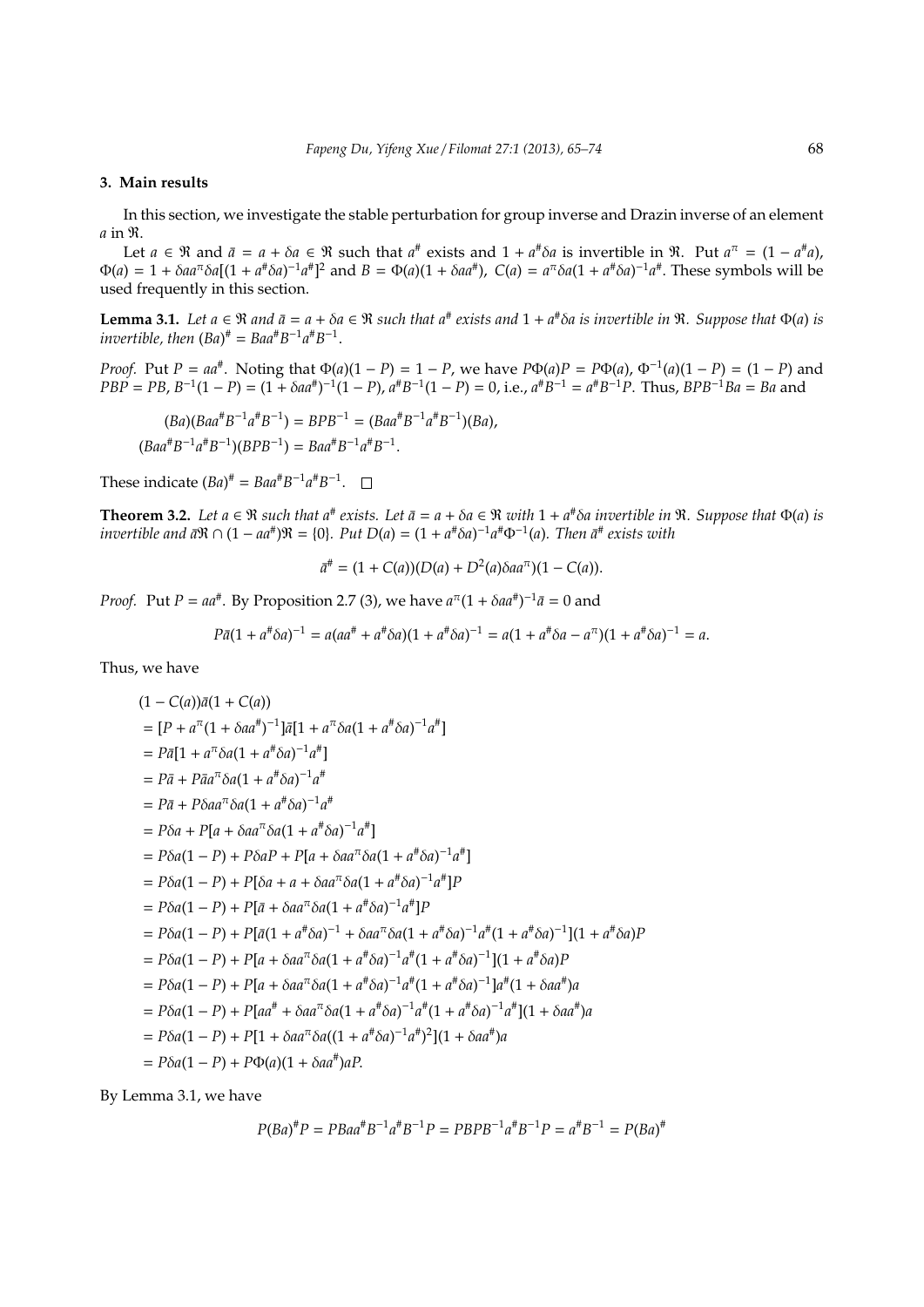and *PBa*(*Ba*) #δ*a* = *P*δ*a*. So *P*(*Ba*) #*P*(*Ba*)*P* = *P*(*Ba*) # (*Ba*) and

 $P(Ba)PP(Ba)^{\#}P = P(Ba)(Ba)^{\#}P = P(Ba)^{\#}(Ba)P = P(Ba)^{\#}P(Ba)P$  $P(Ba)^{\#}P(Ba)P(Ba)^{\#}P = P(Ba)^{\#}(Ba)(Ba)^{\#}P = P(Ba)^{\#}P$  $P(Ba)P(Ba)^{\#}P(Ba)P = P(Ba)P(Ba)^{\#}(Ba)P = P(Ba)P$ 

i.e.,  $(P(Ba)P)^{\#} = P(Ba)^{\#} = a^{\#}B^{-1}$ . So  $P(Ba)P(P(Ba)P)^{\#} = P$  and hence, we have by Lemma 2.5 (1),

$$
[(1 - C(a))\bar{a}(1 + C(a))]^{\dagger} = a^{\dagger}B^{-1} + [a^{\dagger}B^{-1}]^2 \delta a(1 - P).
$$

Therefore,

$$
\bar{a}^{\#} = (1 + C(a))[(1 - C(a))\bar{a}(1 + C(a))]^{\#}(1 - C(a))
$$
\n
$$
= (1 + C(a))(D(a) + D^{2}(a)\delta a a^{\pi})(1 - C(a))
$$
\n
$$
= (1 + a^{\pi}\delta a(1 + a^{\pi}\delta a)^{-1}a^{\pi})(1 + a^{\pi}\delta a)^{-1}a^{\pi}[1 + \delta a a^{\pi}\delta a[(1 + a^{\pi}\delta a)^{-1}a^{\pi}]^{2}]^{-1}
$$
\n
$$
\times [1 + (1 + a^{\pi}\delta a)^{-1}a^{\pi}[1 + \delta a a^{\pi}\delta a[(1 + a^{\pi}\delta a)^{-1}a^{\pi}]^{2}]^{-1}\delta a a^{\pi}[(1 - a^{\pi}\delta a(1 + a^{\pi}\delta a)^{-1}a^{\pi}). \quad \Box
$$

Now we consider the case when  $a \in \Re$  and  $\bar{a} = a + \delta a \in \Re$  such that  $a^\#$ ,  $\bar{a}^\#$  exist. Firstly, we have

**Proposition 3.3.** Let  $a \in \mathbb{R}$ ,  $\bar{a} = a + \delta a \in \mathbb{R}$  such that  $a^{\#}$ ,  $\bar{a}^{\#}$  exist. Then the following statements are equivalent:

- $(1) \Re = \bar{a}\Re + (1 aa^{\#})\Re = a\Re + (1 \bar{a}\bar{a}^{\#})\Re = \Re \bar{a} + \Re(1 aa^{\#}) = \Re a + \Re(1 \bar{a}\bar{a}^{\#}).$
- $(K = K(a, \bar{a}) = \bar{a}\bar{a}^{\#} + a\bar{a}^{\#} 1$  *is invertible.*
- (3)  $\bar{a}R \cap (1 aa^{\#})R = \{0\}$ ,  $\Re \bar{a} \cap \Re(1 aa^{\#}) = \{0\}$  and  $1 + \delta aa^{\#}$  is invertible.

*Proof.* (1) ⇒ (2): Since  $\Re = \bar{a}\Re + (1 - a\bar{a}^*)\Re = a\Re + (1 - \bar{a}\bar{a}^*)\Re$ , we have for any  $y \in \Re$ , there are  $y_1 \in \Re$ ,  $y_2 \in \Re$ such that

$$
(1 - \bar{a}\bar{a}^{\#})y = (1 - \bar{a}\bar{a}^{\#})(1 - a a^{\#})y_1, \ \bar{a}\bar{a}^{\#}y = \bar{a}\bar{a}^{\#}a a^{\#}y_2.
$$

 $Put z = aa^{\#}y_2 - (1 - aa^{\#})y_1.$  Then

$$
K(a, \bar{a})z = (\bar{a}\bar{a}^{\#} + a\bar{a}^{\#} - 1)(aa^{\#}y_2 - (1 - a\bar{a}^{\#})y_1) = y.
$$

Since  $\mathfrak{R} = \mathfrak{R}\bar{a} + \mathfrak{R}(1 - a a^{\#}) = \mathfrak{R}a + \mathfrak{R}(1 - \bar{a} \bar{a}^{\#})$ , we have for any  $y \in \mathfrak{R}$ , there are  $y_1, y_2 \in \mathfrak{R}$  such that

*y*(1 −  $\bar{a}\bar{a}^{\#}$ ) =  $y_1$ (1 −  $a a^{\#}$ )(1 −  $\bar{a}\bar{a}^{\#}$ ),  $y\bar{a}\bar{a}^{\#}$  =  $y_2 a a^{\#} \bar{a}\bar{a}^{\#}$ .

 $Put z = y_2aa^{\#} - y_1(1 - aa^{\#})$ . Then

$$
zK(a,\bar{a})=(y_2aa^{\#}-y_1(1-aa^{\#}))(\bar{a}\bar{a}^{\#}+aa^{\#}-1)=y.
$$

The above indicates  $K(a, \bar{a})$  is invertible when we take  $y = 1$ .

 $(2)$  ⇒  $(3)$  : Let *y* ∈  $\bar{a}$ R ∩  $(1 - aa^*)$ R. Then  $\bar{aa}^*y = y$ ,  $a^*y = 0$ . Thus  $K(a,\bar{a})y = 0$  and hence *y* = 0, that is, *a*R ∩ (1 − *aa*<sup>#</sup>)R = {0}. Similarly, we have R*ā* ∩ R(1 − *aa*<sup>#</sup>) = {0}.

Let  $T = aK^{-1}a^{\#} - a^{\pi}$ . Since  $\bar{a}a^{\#}aK^{-1} = \bar{a}$ , we have  $(1 + \delta aa^{\#})T = K$ , that is,  $(1 + \delta aa^{\#})$  has right inverse  $TK^{-1}$ . Since  $K^{-1}aa^{\#}\bar{a}=\bar{a}$ , we have  $(\bar{a}^{\#}K^{-1}a-a^{\pi})(1+a^{\#}\delta a)=K$ , that is,  $1+a^{\#}\delta a$  has left inverse  $K^{-1}(\bar{a}^{\#}K^{-1}a-a^{\pi})$ . This indicates that  $1 + \delta a a^{\#}$  has left inverse  $1 - \delta a K^{-1} (\bar{a}^{\#} K^{-1} a - a^{\pi}) a^{\#}$  by Lemma 2.2. Finally,  $1 + \delta a a^{\#}$  is invertible.

 $(3) \Rightarrow (1) : By Lemma 2.1, 1 + a^* \delta a$  is also invertible. So from

$$
1 + \delta a a^{\#} = \bar{a} a^{\#} + (1 - a a^{\#}), \ 1 + a^{\#} \delta a = a^{\#} \bar{a} + (1 - a a^{\#})
$$

and Lemma 2.7, we get that

$$
\mathfrak{R} = \bar{a}\mathfrak{R} + (1 - aa^{\#})\mathfrak{R} = \mathfrak{R}\bar{a} + \mathfrak{R}(1 - aa^{\#}).
$$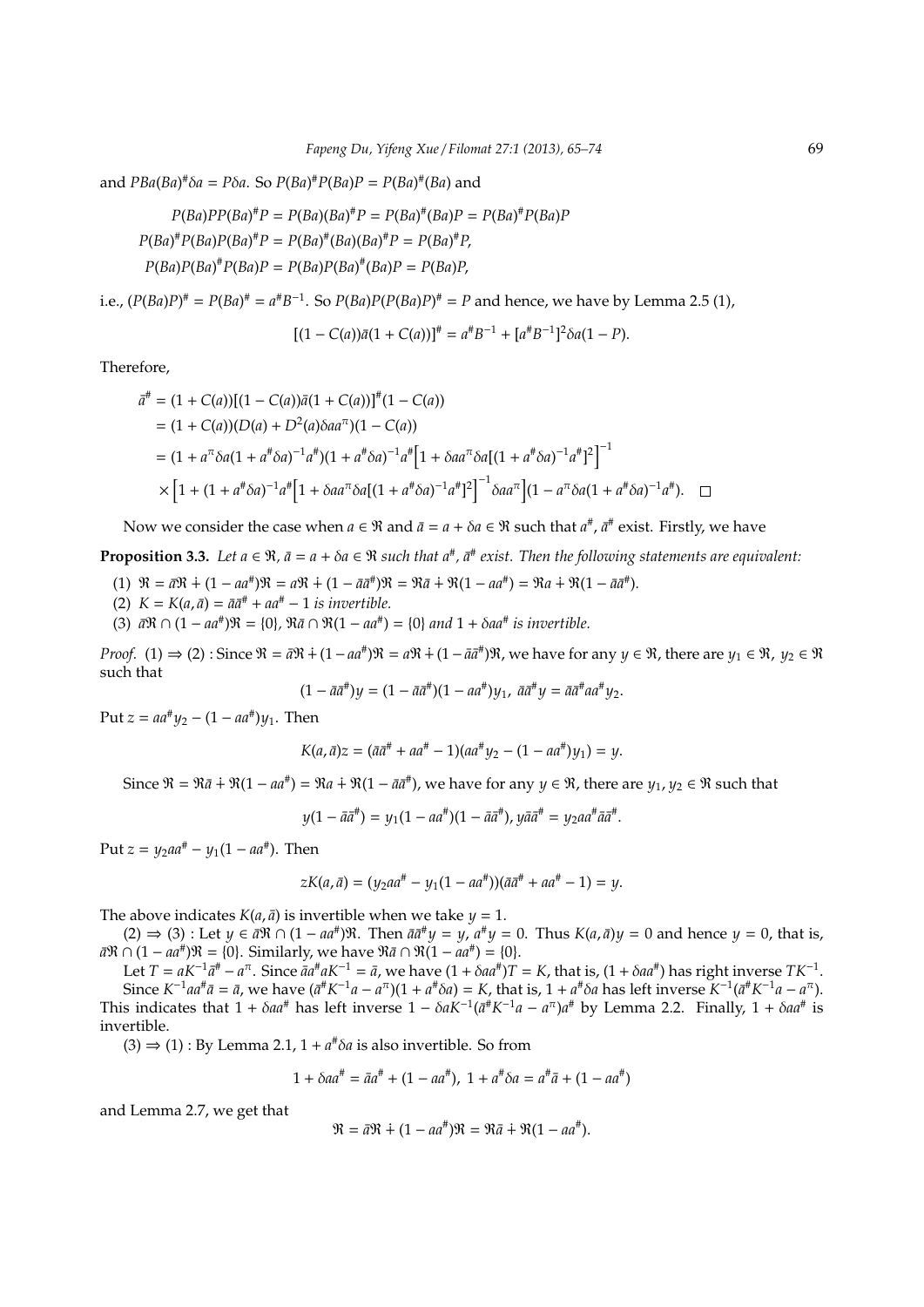We now prove that

$$
\mathfrak{R}=a\mathfrak{R}+(1-\bar{a}\bar{a}^{\#})\mathfrak{R}=\mathfrak{R}a+\mathfrak{R}(1-\bar{a}\bar{a}^{\#}),\ a\mathfrak{R}\cap(1-\bar{a}\bar{a}^{\#})\mathfrak{R}=\mathfrak{R}a\cap\mathfrak{R}(1-\bar{a}\bar{a}^{\#})=\{0\}.
$$

For any  $y \in a\Re \cap (1 - \bar{a} \bar{a}^{\#})\Re$ , we have  $aa^{\#}y = y$ ,  $\bar{a}y = 0$ . So  $(1 + a^{\#}\delta a)y = (1 - a^{\#}a)y = 0$  and hence  $y = 0$ . Similarly, we have  $\Re a \cap \Re(1 - \bar{a} \bar{a}^{\#}) = \{0\}.$ 

By Lemma 2.7,  $\bar{a}^+ = (1 + a^{\#} \delta a)^{-1} a^{\#}$  and  $\bar{a}^+ \bar{a} = (1 + a^{\#} \delta a)^{-1} a^{\#} a (1 + a^{\#} \delta a)$ . So  $(1 - \bar{a}^+ \bar{a}) \Re = (1 + a^{\#} \delta a)^{-1} (1 - a^{\#} a) \Re$ . From  $(1-\bar{a}^{\#}\bar{a})(1-\bar{a}^{\#}\bar{a})=1-\bar{a}^{\#}\bar{a}$ , we get that  $(1-\bar{a}^{\#}\bar{a})\Re\subset (1-\bar{a}^{\#}\bar{a})\Re$ . Note that  $a\Re=a^{\#}\Re$  and  $(1+a^{\#}\delta a)a\Re=1$  $a^{\#}(1 + \delta a a^{\#})\Re = a^{\#} a \Re$ . So

$$
\mathfrak{R} \supset a\mathfrak{R} + (1 - \bar{a}^{\#}\bar{a})\mathfrak{R} \supset (1 + a^{\#}\delta a)^{-1}a^{\#}a\mathfrak{R} + (1 + a^{\#}\delta a)^{-1}(1 - a^{\#}a)\mathfrak{R} = \mathfrak{R}.
$$

Similarly, we can get  $\Re a + \Re(1 - \bar{a}^{\#}\bar{a}) = \Re$ .

Now we present a theorem which can be viewed as the inverse of Theorem 3.2 as follows:

**Theorem 3.4.** Let  $a \in \Re$  and  $\bar{a} = a + \delta a \in \Re$  such that  $a^{\#}$ ,  $\bar{a}^{\#}$  exist. If  $K(a, \bar{a})$  is invertible, then  $\Phi(a)$  is invertible.

*Proof.* Since  $K(a, \bar{a})$  is invertible, we have  $\bar{a}$ R ∩ (1 –  $aa^*$ )R = {0} and 1 +  $\delta aa^*$  is invertible in R by Propositon 3.3. Thus, from the proof of Theorem 3.2, we have

$$
(1 - C(a))\bar{a}(1 + C(a)) = P\delta a(1 - P) + P\Phi(a)(1 + \delta a a^*)aP
$$

$$
= PBaP + P\delta a(1 - P).
$$

Since  $(1 - C(a))\bar{a}(1 + C(a))$  is group invertible, it follows from Lemma 2.5 (2) that *PBaP* is group invertible. Hence  $PBa(PBa)^*$ *δa*( $I - P$ ) =  $P\delta a(I - P)$ . Consequently,

$$
[(1 - C(a))\bar{a}(1 + C(a))]^{\#} = (1 - C(a))\bar{a}^{\#}(1 + C(a))
$$
  
=  $(PBa)^{\#}P + ((PBa)^{\#})^2\delta a(1 - P).$ 

Thus,

$$
(1 - C(a))\bar{a}\bar{a}^{\#}(1 + C(a)) = [PBaP + P\delta a(1 - P)][(PBa)^{\#}P + ((PBa)^{\#})^{2}\delta a(1 - P)]
$$
  
\n
$$
= PBa(PBa)^{\#}P + (PBa)^{\#}\delta a(1 - P)
$$
  
\n
$$
(1 - C(a))K(a, \bar{a})(1 + C(a)) = (1 - C(a))\bar{a}\bar{a}^{\#}(1 + C(a)) - (1 - C(a))a^{\pi}(1 + C(a))
$$
  
\n
$$
= (1 - C(a))\bar{a}\bar{a}^{\#}(1 + C(a)) - a^{\pi}(1 + C(a))
$$
  
\n
$$
= PBa(PBa)^{\#}P + (PBa)^{\#}\delta a(1 - P) - (1 - P)C(a)P - (1 - P)
$$

Since  $(1 - C(a))K(a, \bar{a})(1 + C(a))$  is invertible, we get that

#

$$
\rho(a) = (PBa)^{\#}PBa - (PBa)^{\#}\delta aC(a) = PBa[(PBa)^{\#}]^{2}(PBa - \delta aC(a))
$$

is invertible in *PRP*. So we have  $P = PBa[(PBa)^*]^2(PBa - \delta aC(a))\rho^{-1}(a)$  and that  $\Phi(a)$  has right inverse.

Set  $E(a) = a^{\#}(1 + \delta aa^{\#})^{-1} \delta aa^{\pi}$ . Then  $1 - E(a) = P + (1 + a^{\#} \delta a)^{-1} a^{\pi}$  and  $(1 - E(a))^{-1} = 1 + E(a)$ . From Lemma 2.7, we have  $\bar{a}(1 + a^{\#}\delta a)^{-1}a^{\pi} = 0$  and

$$
a^{\#}(1 + \delta a a^{\#})^{-1}\bar{a} = (1 + a^{\#}\delta a)^{-1}a^{\#}\bar{a} = (1 + a^{\#}\delta a)^{-1}(1 + a^{\#}\delta a - a^{\pi})
$$
  
= 1 - (1 + a^{\#}\delta a)^{-1}a^{\pi}.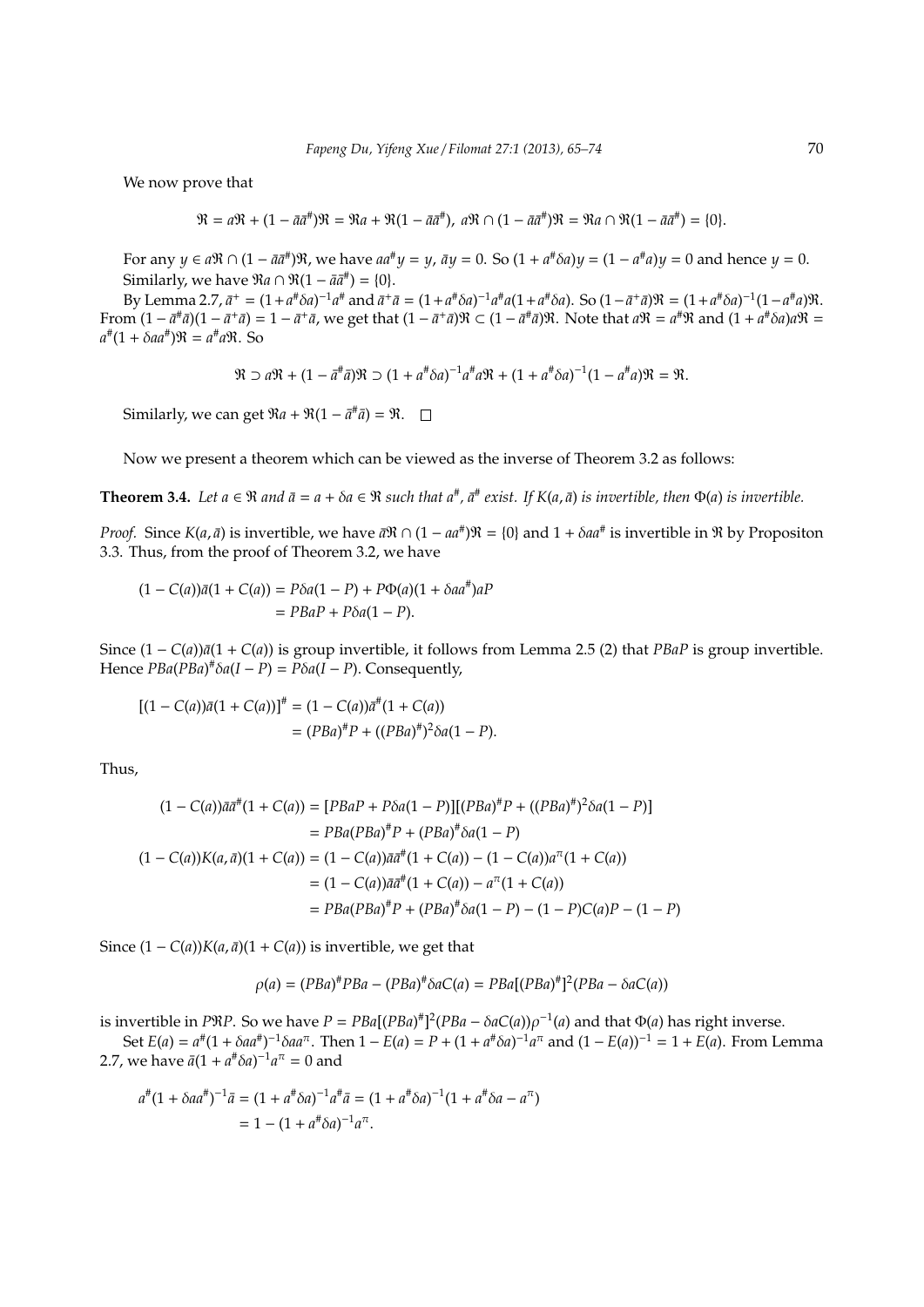$Put ψ(a) = 1 + [(1 + a<sup>#</sup>δa)<sup>-1</sup> a<sup>#</sup>]<sup>2</sup>δa a<sup>π</sup>δa and R = (1 + a<sup>#</sup>δa)ψ(a). Then$ 

$$
(1 + E(a))\bar{a}(1 - E(a))
$$
  
\n=  $[1 + a^{\#}(1 + \delta a a^{\#})^{-1}\delta a a^{\pi}] \bar{a}[P + (1 + a^{\#}\delta a)^{-1}a^{\pi}]$   
\n=  $[1 + a^{\#}(1 + \delta a a^{\#})^{-1}\delta a a^{\pi}] \bar{a}P$   
\n=  $\bar{a}P + a^{\#}(1 + \delta a a^{\#})^{-1}\delta a a^{\pi} \delta aP$   
\n=  $aP + \delta aP + a^{\#}(1 + \delta a a^{\#})^{-1}\delta a a^{\pi} \delta aP$   
\n=  $(1 - P)\delta aP + P\delta aP + aP + a^{\#}(1 + \delta a a^{\#})^{-1}\delta a a^{\pi} \delta aP$   
\n=  $(1 - P)\delta aP + P[\bar{a} + a^{\#}(1 + \delta a a^{\#})^{-1}\delta a a^{\pi} \delta a]P$   
\n=  $(1 - P)\delta aP + P(1 + \delta a a^{\#})[(1 + \delta a a^{\#})^{-1}\bar{a} + (1 + \delta a a^{\#})^{-1}a^{\#}(1 + \delta a a^{\#})^{-1}\delta a a^{\pi} \delta a]P$   
\n=  $(1 - P)\delta aP + Pa(1 + a^{\#}\delta a)[a^{\#}(1 + \delta a a^{\#})^{-1}\bar{a} + a^{\#}(1 + \delta a a^{\#})^{-1}a^{\#}(1 + \delta a a^{\#})^{-1}\delta a a^{\pi} \delta a]P$   
\n=  $(1 - P)\delta aP + Pa(1 + a^{\#}\delta a)[a^{\#}(1 + \delta a a^{\#})^{-1}\bar{a} + [(1 + a^{\#}\delta a)^{-1}a^{\#}]^{2}\delta a a^{\pi} \delta a]P$   
\n=  $(1 - P)\delta aP + Pa(1 + a^{\#}\delta a)[1 + [(1 + a^{\#}\delta a)^{-1}a^{\#}]^{2}\delta a a^{\pi} \delta a]P$   
\n=  $(1 - P)\delta aP + Pa\delta P$ .

Since  $(1 + E(a))\overline{a}(1 - E(a))$  is group invertible, we can deduce that *aR* is group invertible and

$$
[(1 + E(a))\bar{a}(1 - E(a))]^{\#} = (1 + E(a))\bar{a}^{\#}(1 - E(a))
$$
  
=  $P(aRP)^{\#} + (1 - P)\delta a((aRP)^{\#})^2$ 

and

$$
(1 + E(a))\bar{a}\bar{a}^{\#}(1 - E(a)) = [(1 - P)\delta aP + PaRP][P(aRP)^{\#} + (1 - P)\delta a((aRP)^{\#})^2]
$$
  
=  $PaR(aRP)^{\#} + (1 - P)\delta a(aRP)^{\#}.$ 

Thus, from the invertibility of  $K(a, \bar{a})$ , we get that

$$
(1 + E(a))K(a, \bar{a})(1 - E(a))
$$
  
= (1 + E(a))\bar{a}\bar{a}^+(1 - E(a)) - (1 + E(a))a^-(1 - E(a))  
= PaR(aRP)^\* + (1 - P)\delta a(aRP)^\* - (1 + E(a))a^-(1 - P)  
= PaR(aRP)^\* + (1 - P)\delta a(aRP)^\* - PE(a)(1 - P) - (1 - P)

is invertible in R and hence

$$
\eta(a) = aRP(aRP)^* - E(a)\delta a(aRP)^* = [aRP - E(a)\delta a][(aRP)^*]^2 aRP
$$

$$
= [aRP - E(a)\delta a][(aRP)^*]^2 a(1 + a^* \delta a)\psi(a)P
$$

is invertible in *P*R*P*. So ψ(*a*) is left invertible and hence Φ(*a*) is left invertible by Lemma 2.2. Therefore, Φ(*a*) is invertible.  $\Box$ 

Let  $a \in \Re$  such that  $a^D$  exists and  $ind(a) = s$ . As we know if  $a^D$  exists, then  $a^l$  has group inverse  $(a^l)^{\#}$  and  $a^D = (a^l)^{\#} a^{l-1}$  for any  $l \geq s$ .

From Theorem 3.2 and Theorem 3.4, we have the following corollary:

**Corollary 3.5.** Let a and b be nonzero elements in R such that  $a^D$  and  $b^D$  exist. Put  $s = ind(a)$  and  $t = ind(b)$ . *Suppose that*  $K(a, b) = bb^D + aa^D - 1$  *is invertible in* R. Then for any  $l \geq s$  and  $k \geq t$ , we have

(1)  $1 + (a^D)^l (b^k - a^l)$  *is invertible in* R *and*  $b^k \Re \cap (1 - a^D a) \Re = \{0\}.$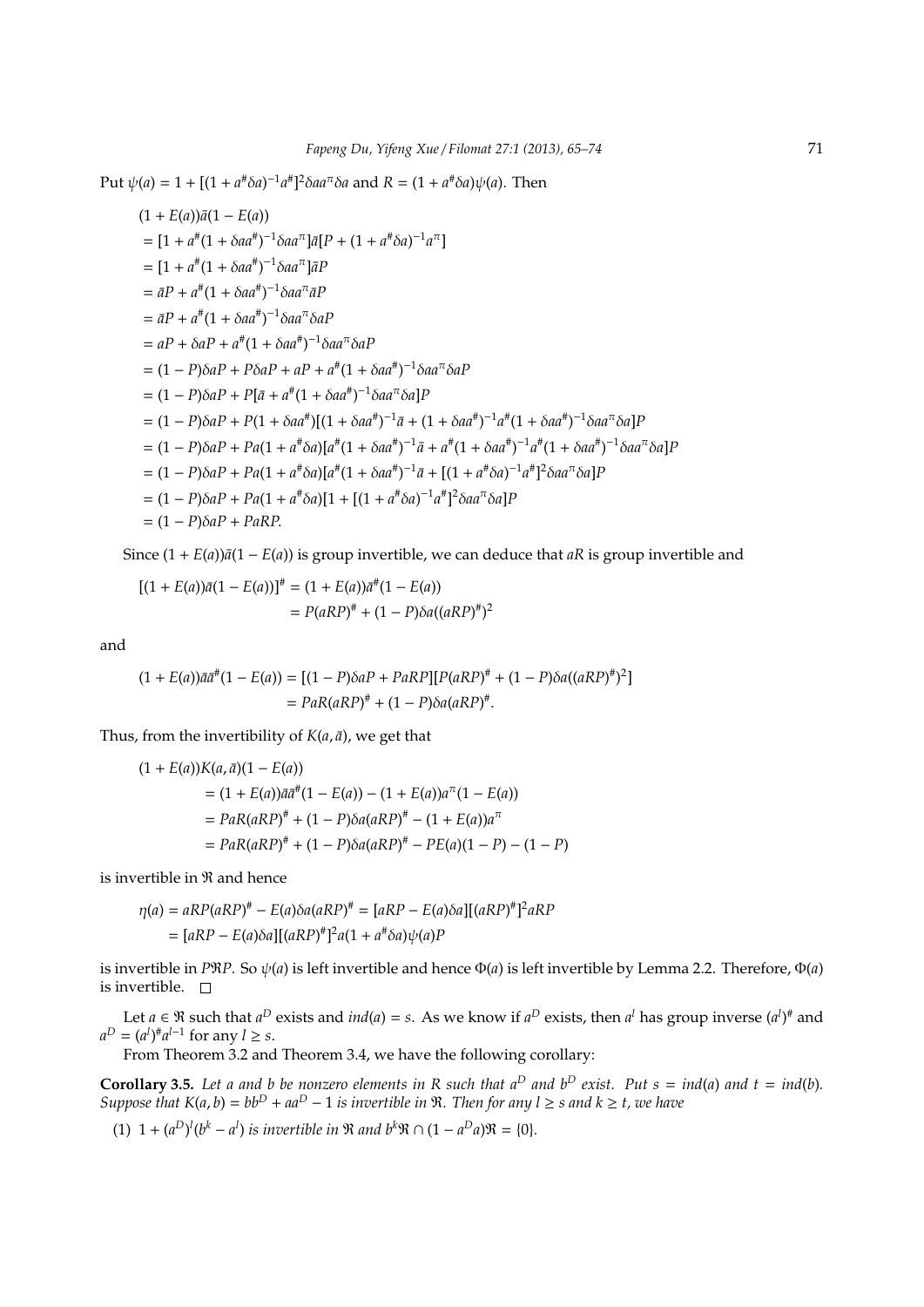(2)  $W_{k,l} = 1 + E_{k,l} Z_{k,l} (1 + (a^D)^l E_{k,l})^{-1} (a^D)^l$  is invertible in  $\Re$ , here  $E_{k,l} = b^k - a^l$  and  $Z_{k,l} = a^{\pi} E_{k,l} (a^D)^l (1 + E_{k,l} (a^D)^l)^{-1}$ . (3)  $b^D = (1 + Z_{k,l})[H_{k,l} + H_{k,l}^2 E_{k,l} a^{\pi}] (1 - Z_{k,l}) b^{k-1}$ , where  $H_{k,l} = (1 + (a^D)^l E_{k,l})^{-1} (a^D)^l W_{k,l}^{-1}$ .

*Proof.* Noting that  $(a^D)^l = (a^l)^{\#}$ ,  $aa^D = a^l (a^l)^{\#}$ ,  $bb^D = b^k (b^k)^{\#}$ ,  $l \geq s$ ,  $k \geq t$ , we have

$$
K(a,b) = b^{k}(b^{k})^{\#} + a^{l}(a^{l})^{\#} - 1, \quad 1 + (a^{D})^{l}(b^{k} - a^{l}) = 1 + (a^{l})^{\#}(b^{k} - a^{l}).
$$

Applying Theorem 3.2 and Theorem 3.4 to  $b^k$  and  $a^l$ , we can get the assertions.

## **4. The representation of the group inverse of certain matrix on** R

As an application of Theorem 3.2 and Theorem 3.4, we study the representation of the group inverse of [ *d b c* 0 ] on the ring R.

**Proposition 4.1.** Let b, c,  $d \in \mathbb{R}$ . Suppose that  $b^*$  and  $c^*$  exist and  $k = b^*b + c^*c - 1$  is invertible. If  $b^{\pi}d = 0$  or  $dc^{\pi} = 0$ , then  $\begin{bmatrix} d & b \\ c & 0 \end{bmatrix}$ *c* 0 ]# *exists and*  $\begin{bmatrix} d & b \end{bmatrix}^{\#}$  $\overline{a}$  $-k^{-1}c^{\#}k^{-1}b^{\#}k^{-1}dc^{\pi}k^{-1}$ −1 # −1 ]

$$
\begin{bmatrix} d & b \\ c & 0 \end{bmatrix}^n = \begin{bmatrix} -k^{-1}c^{\#}k^{-1}b^{\#}k^{-1}dc^{\pi}k^{-1} & k^{-1}c^{\#}k^{-1} \\ k^{-1}b^{\#}k^{-1}(1+dk^{-1}c^{\#}k^{-1}b^{\#}k^{-1}dc^{\pi}k^{-1}) & -k^{-1}b^{\#}k^{-1}dk^{-1}c^{\#}k^{-1} \end{bmatrix}
$$

*if*  $b<sup>\pi</sup>d = 0$ *. When*  $dc<sup>\pi</sup> = 0$ *, we have* 

$$
\begin{bmatrix} d & b \\ c & 0 \end{bmatrix}^{\#} = \begin{bmatrix} -k^{-1}b^{\pi}dk^{-1}c^{\#}k^{-1}b^{\#}k^{-1} & (1 + k^{-1}b^{\pi}dk^{-1}c^{\#}k^{-1}b^{\#}d)k^{-1}c^{\#}k^{-1} \\ k^{-1}b^{\#}k^{-1} & -k^{-1}b^{\#}k^{-1}dk^{-1}c^{\#}k^{-1} \end{bmatrix}
$$

*Proof.* Set *a* = [ 0 *b c* 0 ] , δ*a* =  $\begin{bmatrix} d & 0 \\ 0 & 0 \end{bmatrix}$  and  $\bar{a} =$ [ *d b c* 0 ] . Since  $b^{\#}bk = kc^{\#}c$ ,  $c^{\#}ck = kb^{\#}b$ , it follows from Corollary 2.4 that

1<sup>2</sup> + *a* # δ*a* = 1<sup>2</sup> + [ 0 *b* # *bk*<sup>−</sup><sup>1</sup> *c* # *k* −1 *c* # *ck*<sup>−</sup><sup>1</sup> *b* # *k* <sup>−</sup><sup>1</sup> 0 ] [*d* 0 0 0] = [ 1 0 *k* −1 *b* # *k* <sup>−</sup><sup>1</sup>*d* 1 ] (1<sup>2</sup> + *a* # δ*a*) −1 *a* # = [ 1 0 −*k* −1 *b* # *k* <sup>−</sup><sup>1</sup>*d* 1 ] [ 0 *k* −1 *c* # *k* −1 *k* −1 *b* # *k* <sup>−</sup><sup>1</sup> 0 ] = [ 0 *k* −1 *c* # *k* −1 *k* −1 *b* # *k* <sup>−</sup><sup>1</sup> −*k* −1 *b* # *k* <sup>−</sup><sup>1</sup>*dk*<sup>−</sup><sup>1</sup> *c* # *k* −1 ] *aa*# = [ 0 *b c* 0 ] [ 0 *b* # *bk*<sup>−</sup><sup>1</sup> *c* # *k* −1 *c* # *ck*<sup>−</sup><sup>1</sup> *b* # *k* <sup>−</sup><sup>1</sup> 0 ] = [ *bc*# *ck*<sup>−</sup><sup>1</sup> *b* # *k* <sup>−</sup><sup>1</sup> 0 0 *cb*# *bk*<sup>−</sup><sup>1</sup> *c* # *k* −1 ] = [ *bb*# *k* <sup>−</sup><sup>1</sup> 0 0 *cc*# *k* −1 ] *a* <sup>π</sup> = 1 − *aa*# = [ −*c* π *k* <sup>−</sup><sup>1</sup> 0 0 −*b* π *k* −1 ] *a*¯(1<sup>2</sup> + *a* # δ*a*) −1 *a* <sup>π</sup> = [ *d b c* 0 ] [ 1 0 −*c* # *ck*<sup>−</sup><sup>1</sup> *b* # *k* <sup>−</sup><sup>1</sup>*d* 1 ] [−*c* π *k* <sup>−</sup><sup>1</sup> 0 0 −*b* π *k* −1 ] = [ *d* − *bc*# *ck*<sup>−</sup><sup>1</sup> *b* # *k* <sup>−</sup><sup>1</sup>*d b c* 0 ] [−*c* π *k* <sup>−</sup><sup>1</sup> 0 0 −*b* π *k* −1 ] = [ −*c* π *k* <sup>−</sup><sup>1</sup>*d b c* 0 ] [−*c* π *k* <sup>−</sup><sup>1</sup> 0 0 −*b* π *k* −1 ] = [ *k* −1 *b* <sup>π</sup>*dc*<sup>π</sup> *k* <sup>−</sup><sup>1</sup> 0 0 0 ]

.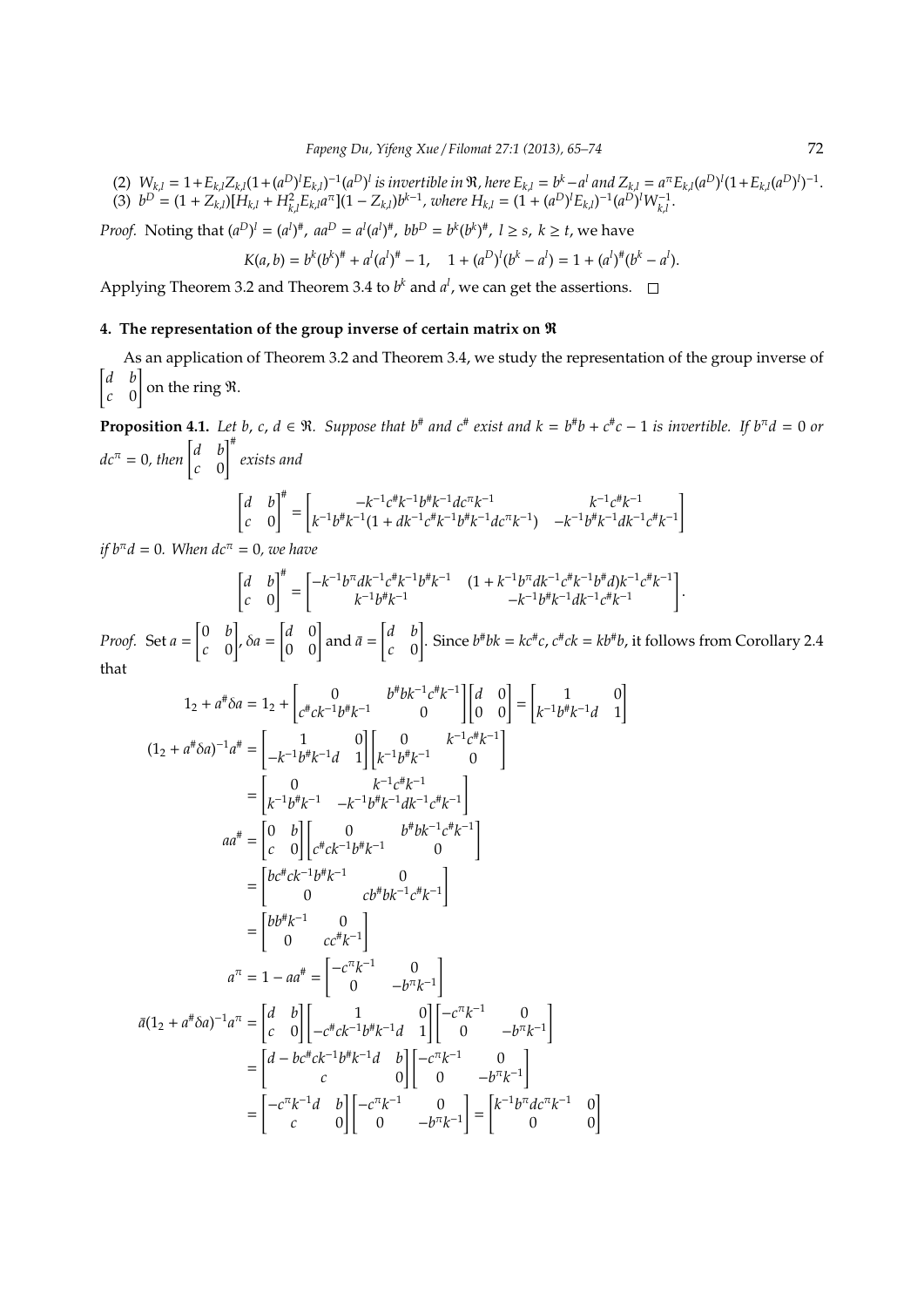and

$$
\delta aa^{\pi} \delta a = \begin{bmatrix} d & 0 \\ 0 & 0 \end{bmatrix} \begin{bmatrix} -c^{\pi}k^{-1} & 0 \\ 0 & -b^{\pi}k^{-1} \end{bmatrix} \begin{bmatrix} d & 0 \\ 0 & 0 \end{bmatrix} = \begin{bmatrix} -dc^{\pi}k^{-1}d & 0 \\ 0 & 0 \end{bmatrix}
$$

$$
a^{\pi} \delta a = \begin{bmatrix} -k^{-1}b^{\pi}d & 0 \\ 0 & 0 \end{bmatrix}, \quad \delta aa^{\pi} = \begin{bmatrix} -dc^{\pi}k^{-1} & 0 \\ 0 & 0 \end{bmatrix}.
$$

If  $b^{\pi}d = 0$  or  $dc^{\pi} = 0$ , then  $\bar{a}(1 + a^{\#}\delta a)^{-1}a^{\pi} = 0$  and  $\delta aa^{\pi}\delta a = 0$ . Thus,  $\Phi(a) = 1_2$  and  $D(a) = (1 + a^{\#}\delta a)^{-1}a^{\#}\Phi^{-1}(a) =$  $(1 + a^{\#}\delta a)^{-1}a^{\#}.$ 

When  $b^{\pi}d = 0$ ,  $C(a) = a^{\pi}\delta a(1 + a^{\#}\delta a)^{-1}a^{\#} = 0$  and

$$
D(a)\delta aa^{\pi} = \begin{bmatrix} 0 & k^{-1}c^{\#}k^{-1} \\ k^{-1}b^{\#}k^{-1} & -k^{-1}b^{\#}k^{-1}dk^{-1}c^{\#}k^{-1} \end{bmatrix} \begin{bmatrix} -dc^{\pi}k^{-1} & 0 \\ 0 & 0 \end{bmatrix}
$$

$$
= \begin{bmatrix} 0 & 0 \\ -k^{-1}b^{\#}k^{-1}dc^{\pi}k^{-1} & 0 \end{bmatrix}.
$$

By Theorem 3.2, we have

$$
\bar{a}^{\#} = (1_2 + C(a))(D(a) + D^2(a)\delta a a^{\pi})(1_2 - C(a))
$$
  
=  $D(a)(1_2 + D(a)\delta a a^{\pi})$   
=  $\begin{bmatrix} 0 & k^{-1}c^{\#}k^{-1} \\ k^{-1}b^{\#}k^{-1} & -k^{-1}b^{\#}k^{-1}dk^{-1}c^{\#}k^{-1} \end{bmatrix} \begin{bmatrix} 1 & 0 \\ -k^{-1}b^{\#}k^{-1}dc^{\pi}k^{-1} & 1 \end{bmatrix}$   
=  $\begin{bmatrix} a_1 & k^{-1}c^{\#}k^{-1} \\ a_2 & -k^{-1}b^{\#}k^{-1}dk^{-1}c^{\#}k^{-1} \end{bmatrix}$ ,

where  $a_1 = -k^{-1}c^{\#}k^{-2}b^{\#}k^{-1}dc^{\pi}k^{-1}$ ,  $a_2 = k^{-1}b^{\#}k^{-1} + k^{-1}b^{\#}k^{-1}dk^{-1}c^{\#}k^{-2}b^{\#}k^{-1}dc^{\pi}k^{-1}$ . Since  $cc^{\#}b^{\#} = kb^{\#}$ , it follows that

$$
c^{\#}k^{-2}b^{\#} = c^{\#}(c^{\#}c)k^{-1}k^{-1}b^{\#} = c^{\#}k^{-1}k^{-1}c^{\#}cb^{\#} = c^{\#}k^{-1}b^{\#}.
$$

So  $a_1 = -k^{-1}c^{\#}k^{-1}b^{\#}k^{-1}dc^{\pi}k^{-1}$ ,  $a_2 = k^{-1}b^{\#}k^{-1}(1 + dk^{-1}c^{\#}k^{-1}b^{\#}k^{-1}dc^{\pi}k^{-1})$ . When  $dc^{\pi} = 0$ , we have by Theorem 3.2,

$$
\bar{a}^{\#} = (1_2 + C(a))D(a)(1_2 - C(a)) = (1_2 + C(a))D(a)
$$
\n
$$
= \begin{bmatrix} 1 & -k^{-1}b^{\pi}dk^{-1}c^{\#}k^{-1} \\ 0 & 1 \end{bmatrix} \begin{bmatrix} 0 & k^{-1}c^{\#}k^{-1} \\ k^{-1}b^{\#}k^{-1} & -k^{-1}b^{\#}k^{-1}dk^{-1}c^{\#}k^{-1} \end{bmatrix}
$$
\n
$$
= \begin{bmatrix} -k^{-1}b^{\pi}dk^{-1}c^{\#}k^{-1}b^{\#}k^{-1} & (1 + k^{-1}b^{\pi}dk^{-1}c^{\#}k^{-1}b^{\#}k^{-1}d)k^{-1}c^{\#}k^{-1} \\ k^{-1}b^{\#}k^{-1} & -k^{-1}b^{\#}k^{-1}dk^{-1}c^{\#}k^{-1} \end{bmatrix}.
$$

Combining Proposition 4.1 with Corollary 2.4, we have

**Corollary 4.2.** Let b, c,  $d \in \mathbb{R}$ . Assume that  $b^{\#}$  and  $c^{\#}$  exist and satisfy conditions:  $b^{\#}bc^{\#}c = b^{\#}b$ ,  $c^{\#}cb^{\#}b = c^{\#}c$ .

(1) *If b*<sup>π</sup>*<sup>d</sup>* <sup>=</sup> <sup>0</sup>*, then* [ *d b c* 0 ]# = [ *b* # *bc*# *b* #*db*<sup>π</sup> *b* # *bc*# *c* # *cb*# (1 − *db*# *bc*# *b* #*db*<sup>π</sup> ) −*c* # *cb*#*db*# *bc*# ] . (2) *If dc*<sup>π</sup> <sup>=</sup> <sup>0</sup>*, then* [ *d b c* 0 ]# = [ *b* <sup>π</sup>*db*# *bc*# *b* # (1 − *b* <sup>π</sup>*db*# *bc*# *b* #*d*)*b* # *bc*# *c* # *cb*# −*c* # *cb*#*db*# *bc*# ] .

Recall from [10] that an involution  $*$  on  $\Re$  is an involutory anti-automorphism, that is,

$$
(a^*)^* = a
$$
,  $(a + b)^* = a^* + b^*$ ,  $(ab)^* = b^*a^*$ ,  $a^* = 0$  if and only if  $a = 0$ 

and  $\Re$  is called the  $*$ –ring if  $\Re$  has an involution.